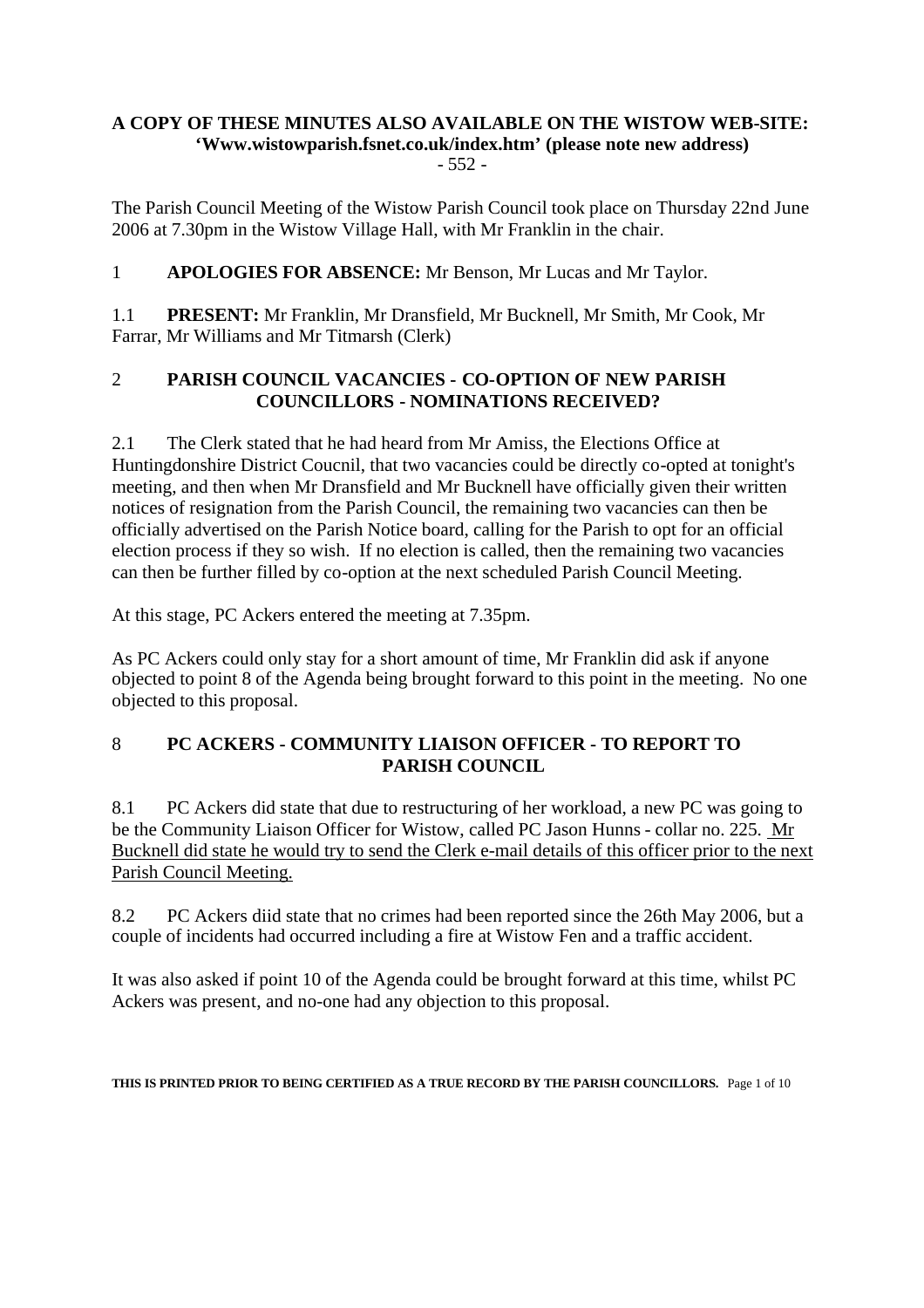#### - 553 -

## 10 **CAMBRIDGESHIRE CONSTABULARY - DISTRACTION BURGLARY AND ROGUE TRADER TASK FORCE - DISCUSSION?**

10.1 The Clerk stated that a letter had been received and recently circulated around the Parish Councillors present regarding a recent spate of distraction burglaries and bogus callers to especially elderly and infirm people within Cambridgeshire. PC Ackers did state she would be willing to address any people who may be considered vulnerable to this type of crime, to show them some simple steps to try to prevent this happening to them i.e.. not leaving windows and doors open in the summer months if at all possible.

10.2 Mr Dransfield also stated that he would be willing to put an article in the next edition of the Wistow Warbler, if he could have a copy of the circulated letter. The Clerk agreed to pass a copy to Mr Dransfield.

10.3 It was also asked if a copy of the circulated letter could be put on the village Notice board, and the Clerk agreed to arrange for this to be done.

There being no further police matters on the subsequent Agenda, PC Ackers offered her thanks to the Parish Council and left the meeting at 7.45pm.

The Agenda and the meeting then carried on as previously.

2.2 The two vacancies that could immediately be filled at tonight's meeting by co-option, was therefore considered.

2.3 Mr Richard Cook wished to stand for co-option onto the Wistow Parish Council, and this was proposed by Mr Bucknell and seconded by Mr Dransfield.

2.4 Mr Richard Farrar wished to also stand for co-option onto the Wistow Parish Council, and this was proposed by Mr Smith and seconded by Mr Franklin.

2.5 Both Mr Cook and Mr Farrar were welcomed onto the Parish Coucnil, and their Acceptance of Declaration of Office and Code of Conduct forms were passed to them at this time, to be completed and signed and returned to the Clerk as soon as possible.

2.6 Both Mr Dransfield and Mr Bucknell reiterated their intention of resigning from the Parish Council, and they would pass letters to this effect to the Clerk as soon as possible. Mr Franklin asked that it be officially minuted the Parish Council's thanks to both men for keeping the Parish Council going, especially over the recent election problems. Also, thanks to Mr Dransfield for all his hard work as Parish Coucnil Chairman over several years, and for his support during this time. Mr Bucknell would still be attending meetings as representative of the District Council.

**THIS IS PRINTED PRIOR TO BEING CERTIFIED AS A TRUE RECORD BY THE PARISH COUNCILLORS.** Page 2 of 10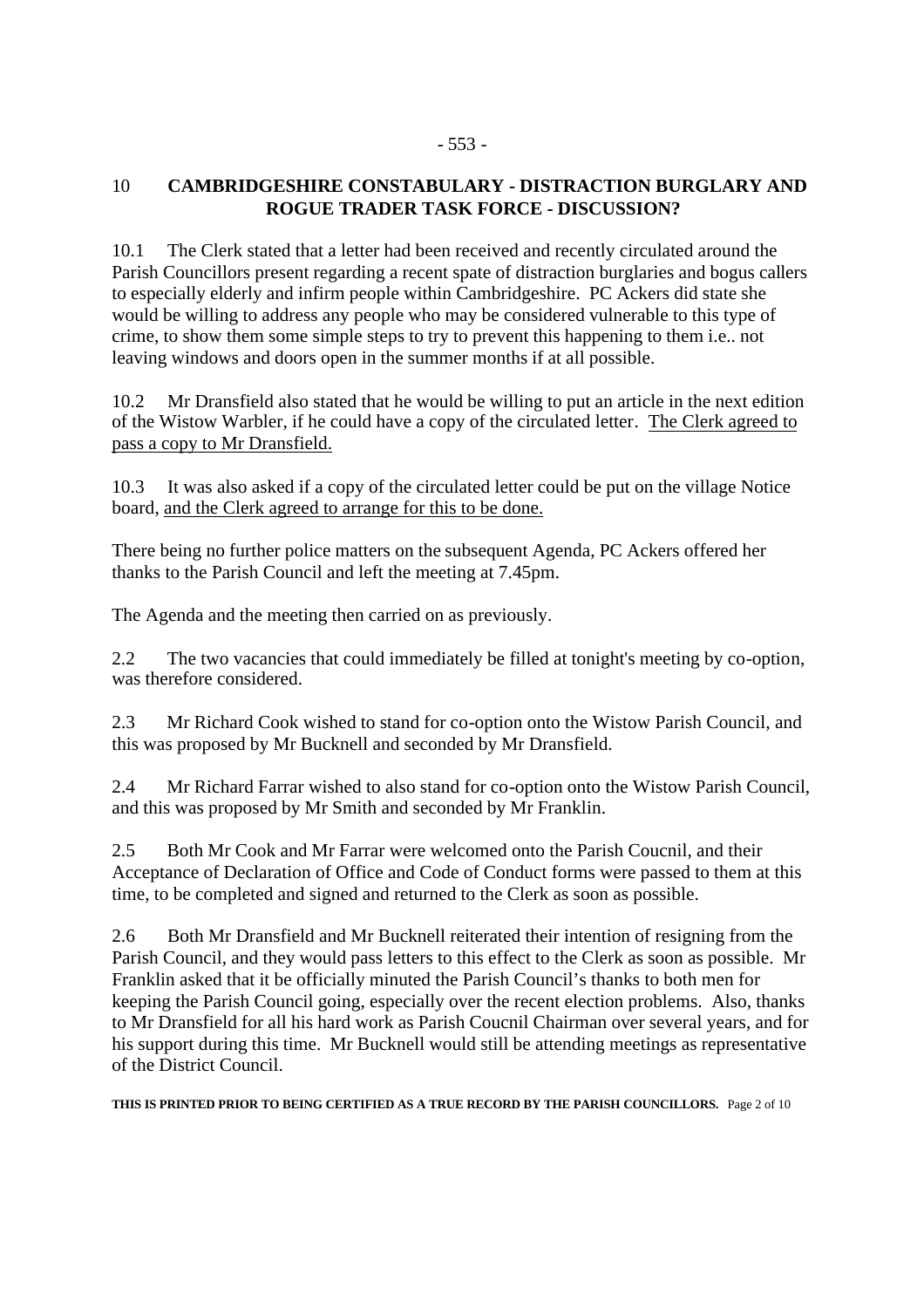## 3 **TO SIGN AND APPROVE MINUTES OF THE ANNUAL OPEN MEETING AND ANNUAL GENERAL MEETING DATED 30TH MAY 2006**

The minutes having been circulated around the Councillors present prior to this meeting, and there being no further comments, were voted upon and unanimously confirmed as being a true record of both meetings.

## 4 **MATTERS ARISING FROM PREVIOUS MINUTES**

4.1 The Clerk read out an e-mail from the Rev Peter Dolman, concerning the upkeep of the church clock. The Rev Dolman stated that Mr Paul Turner currently maintains the clock, but commented that no excess funding was available to correct the clock which reportedly had stopped chiming and had slowed down recently. Mr Bucknell commented that funds were available for maintaining listed buildings such as the church, and would contact the Rev Dolman to remind him of this fact.

4.2 Mr Franklin informed the new Parish Councillors about Wistow entering the Anglia in Bloom Competition this year, at a cost of £15, and that judging would take place between 10-11 am on Tuesday 11th July 2006. The Women's Institute were doing some litter picking prior to this date, and the judge Mr George Dawson needed to meet someone from the village on the judging date, to show him around various parts of the village. Mr Franklin did state that he would meet the judge to do this, if no-one else was available, and therefore this was agreed. Mr Franklin also stated he would do an article for the Wistow Warbler, to encourage people to be more actively involved towards next years competition.

## 5 **MEMBERS DECLARATION OF INTEREST FOR ITEMS ON THIS AGENDA**

5.1 The key aspects of the Code of Conduct legislation and members subsequent Declaration of Interests, were explained for the new members of the Parish Council. It was noted that under the New Code of Conduct of the Local Government Act 2000, Part 3, Mr Bucknell wished it known that he had a Declaration of Interest under items 9 and the first two points under item 12 of this Agenda, as both a District Councillor and involved with Huntingdonshire Housing Partnership.

## 6 **a - FINANCE - TO APPROVE THE FINANCIAL STATEMENT/ PAYMENT OF ACCOUNTS FOR APRIL 06**

6.1 As this had been circulated around the Councillors prior to this meeting, and there being no further comments, were voted upon and unanimously confirmed as being a true record.

**THIS IS PRINTED PRIOR TO BEING CERTIFIED AS A TRUE RECORD BY THE PARISH COUNCILLORS.** Page 3 of 10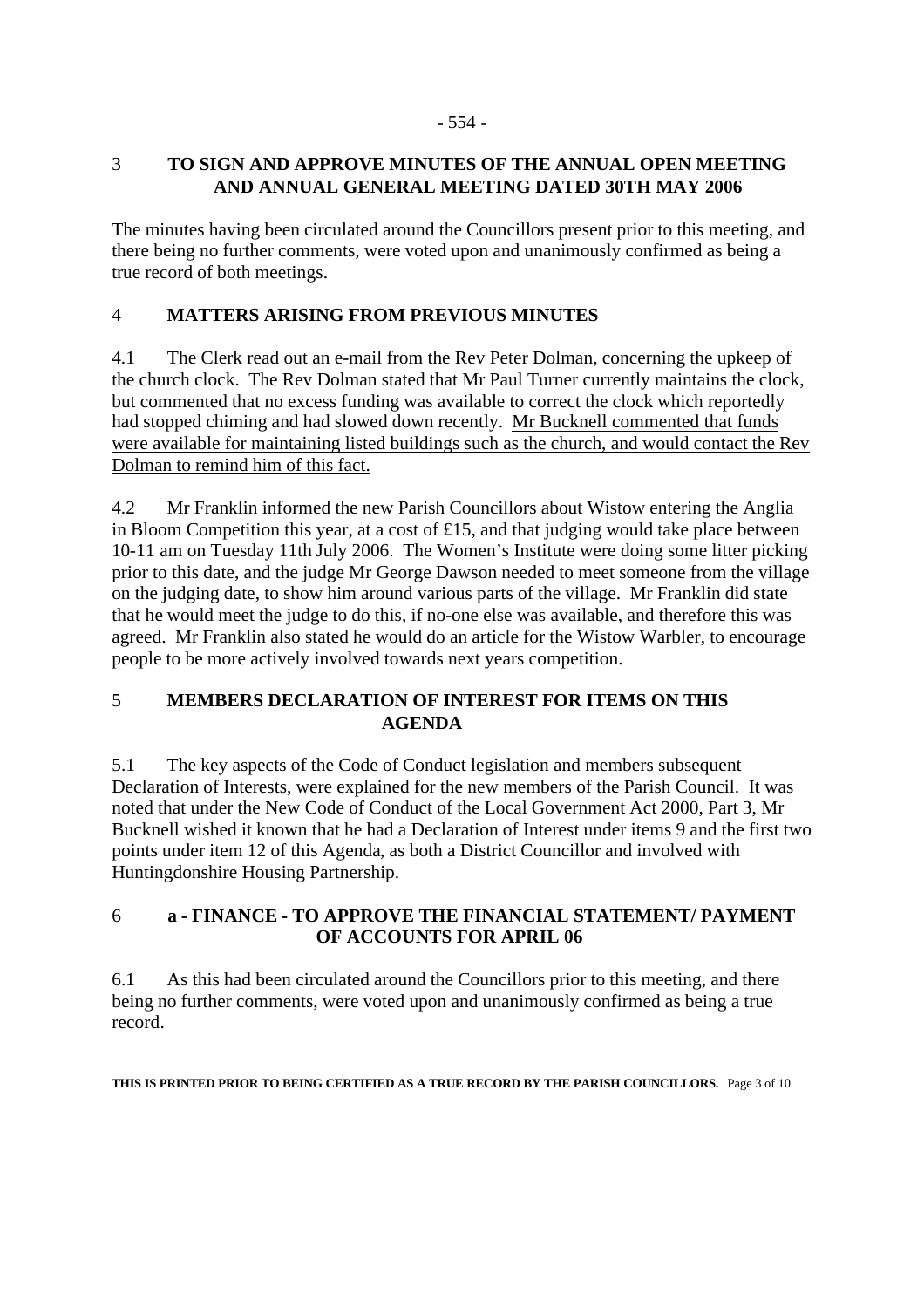6 **b - FINANCE - TO APPROVE PAYMENT OF OUTSTANDING AMOUNTS: MR D TITMARSH - MAY 2006 SALARY (RATES AS PER MINUTE NO. 11.1 OF THE MEETING DATED THE 30TH MARCH 2006) £ 194.31 ENVIRONMENT AGENCY - GENERAL DRAINAGE CHARGE £ 12.24 CAMBRIDGESHIRE COUNTY COUNCIL - STREET LIGHTING/ MAINTENANCE CHARGE 2005/06**  $\qquad$  **£ 465.83 K FERGUSONS LTD - GRASS CUTTING £ 376.00**

6.2 These payments were agreed upon by all the Councillors present and the outstanding cheques duly signed at the meeting.

#### 6 **c - FINANCE - TO REVIEW CASH FLOW AND RESOLVE ANTICIPATED ISSUES**

6.3 The basis of these documents were explained to the new Parish Councillors present, and the Clerk was advised that an updated figure for some traffic calming measures (i.e. a flashing 30 mph sign etc.) was approximately £9000. Some other local traffic calming measures were also discussed at this meting, and how the funding for these had been located.

6.4 The Clerk also stated that an updated figure for Play Matting in the Playing Field was from £10601 to £15716 approximately.

6.5 The Clerk stated that he would update the Cash Flow Statement with these revised figures above. Otherwise, as this had been circulated around the Councillors present prior to this meeting, and there being no further comments, were voted upon and unanimously confirmed as being a true record.

6.6 It was asked if the Clerk could e-mail the two new Parish Councillors and the potential new Parish Councillors, copies of the next Parish Council Meetings Agenda and these Minutes prior to the next Parish Council Meeting, and the Clerk agreed to do this.

#### 7 **CORRESPONDENCE**

7.1 There had been no correspondence received, that did not appear elsewhere in this meetings Agenda.

#### 7.2 **CORRESPONDENCE PREVIOUSLY RECEIVED**

- 7.21 Huntingdonshire Community Safety Partnership Annual Seminar 13/6/06
- 7.22 Charter 88 Community Decline letter
- 7.23 HDC Housing Strategy 2006-11 Consultation Draft letter and document
- 7.24 CCC Tackling Congestion Growth letter
- 7.25 CPRE Group AGM Agenda 15/6/06
- 7.26 Cambridgeshire and Peterborough Rogue Trader letter
- 7.27 East Midlands Regional Assembly Regional Plan letter
- 7.28 HDC Overview and Scrutiny Panel Annual Report 2005/06

**THIS IS PRINTED PRIOR TO BEING CERTIFIED AS A TRUE RECORD BY THE PARISH COUNCILLORS.** Page 4 of 10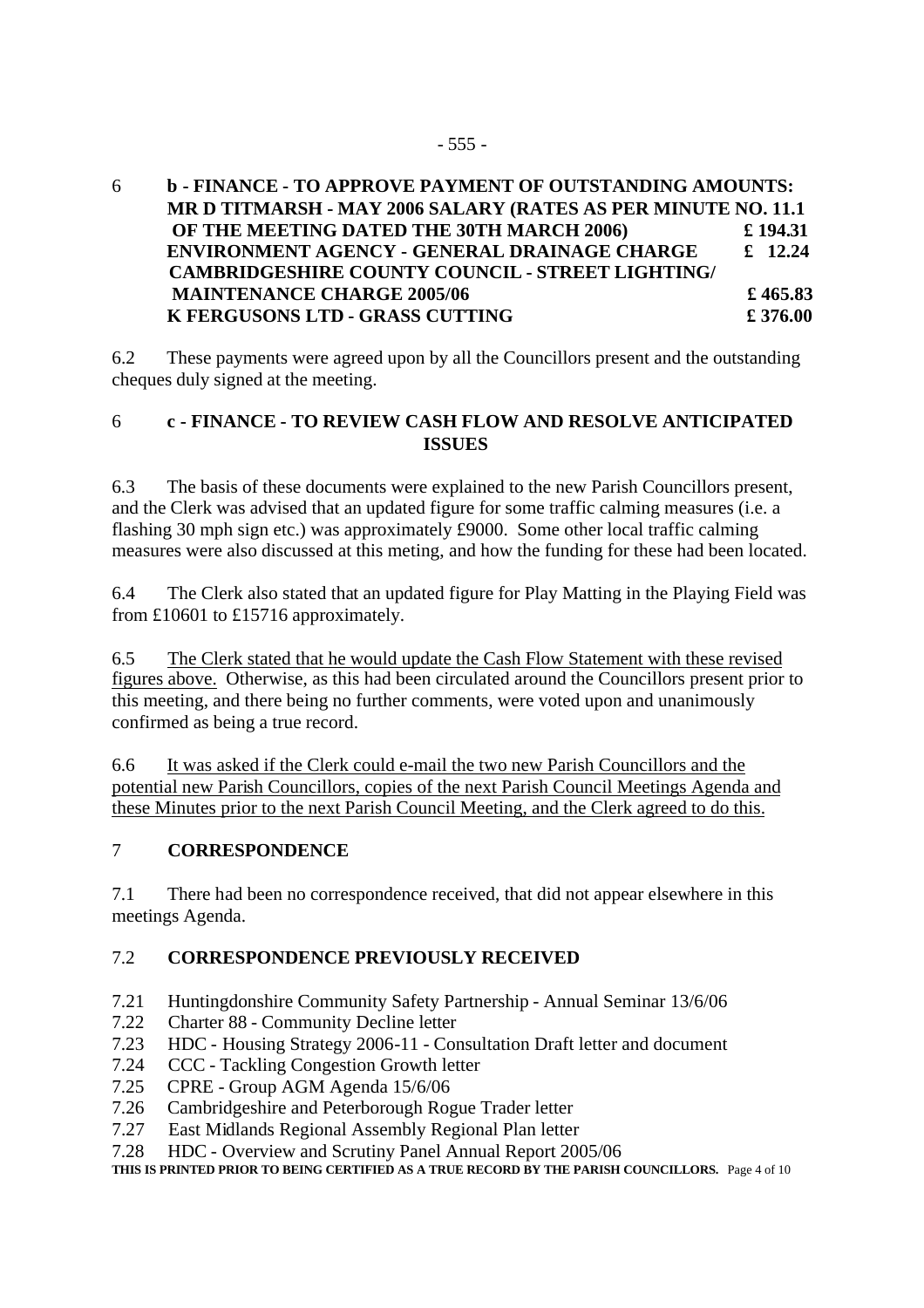- 7.29 Mr Bish's note re outstanding issues
- 7.30 Parish Council Meeting Dates Lists, Councillor Lists and E-mail addresses
- 7.31 CPRE Fieldwork June 2006
- 7.32 CPRE Leaflets and Cambs Voice Magazine and Annual Report
- 7.33 CCC Development in Heavy Commercial Vehicle Controls letter
- 7.34 Blood Donation Notice and letter
- 7.35 HDC Ethical Standards and Code of Conduct Training session 5/7/06
- 7.36 Carter Jonas Allotment letter
- 7.37 Cambridge Water Village Life Fund Grant Information letter and form
- 7.38 Mrs Carlyle's Parish Councillor Nomination Form
- 7.39 CALC Information and Courses
- 7.40 NALC Information

Agenda item 8 had previously been dealt with in these minutes.

#### 9 **TO CONSIDER ANY PLANNING APPLICATIONS RECEIVED - NONE RECEIVED**

9.1 The Clerk reported that no planing applications had been received that needed discussing at this meeting.

Agenda item 10 had previously been dealt with in these minutes.

#### 11 **a - PLAYGROUND - MR FRANKLIN & CLERK TO REPORT (INCLUDING ROSPA INSPECTION APRIL 06)**

11.1 It was reported that the goal posts had still been recently moved even though pegs had been inserted deep into the ground to prevent this happening.

11.2 A recent Grant Application Form had been circulated from Cambridge Water, and it was generally felt that this application could be used to ask for various items of play equipment to be renovated. It was asked if the Clerk could complete this application form regarding this Grant and send it off. The Clerk agreed to do this.

11.3 Mr Bucknell stated that he was aware of various items of play equipment that might become available for use soon, and would keep the Parish Coucnil updated on this.

11.4 As stated in point 6.4 above, the updated figures for Play Matting needed for the Play Equipment had been identified as between £10601 and £15716 approximately.

11.5 Mr Bucknell stated that he would try to locate a Lottery Fund Grant Form that might be appropriate for obtaining money for the Play Matting, and pass it to the Clerk.

11.6 A resident of Bridge Street was mentioned as being very useful in the completion of lengthy Grant Forms, with successful outcomes.

**THIS IS PRINTED PRIOR TO BEING CERTIFIED AS A TRUE RECORD BY THE PARISH COUNCILLORS.** Page 5 of 10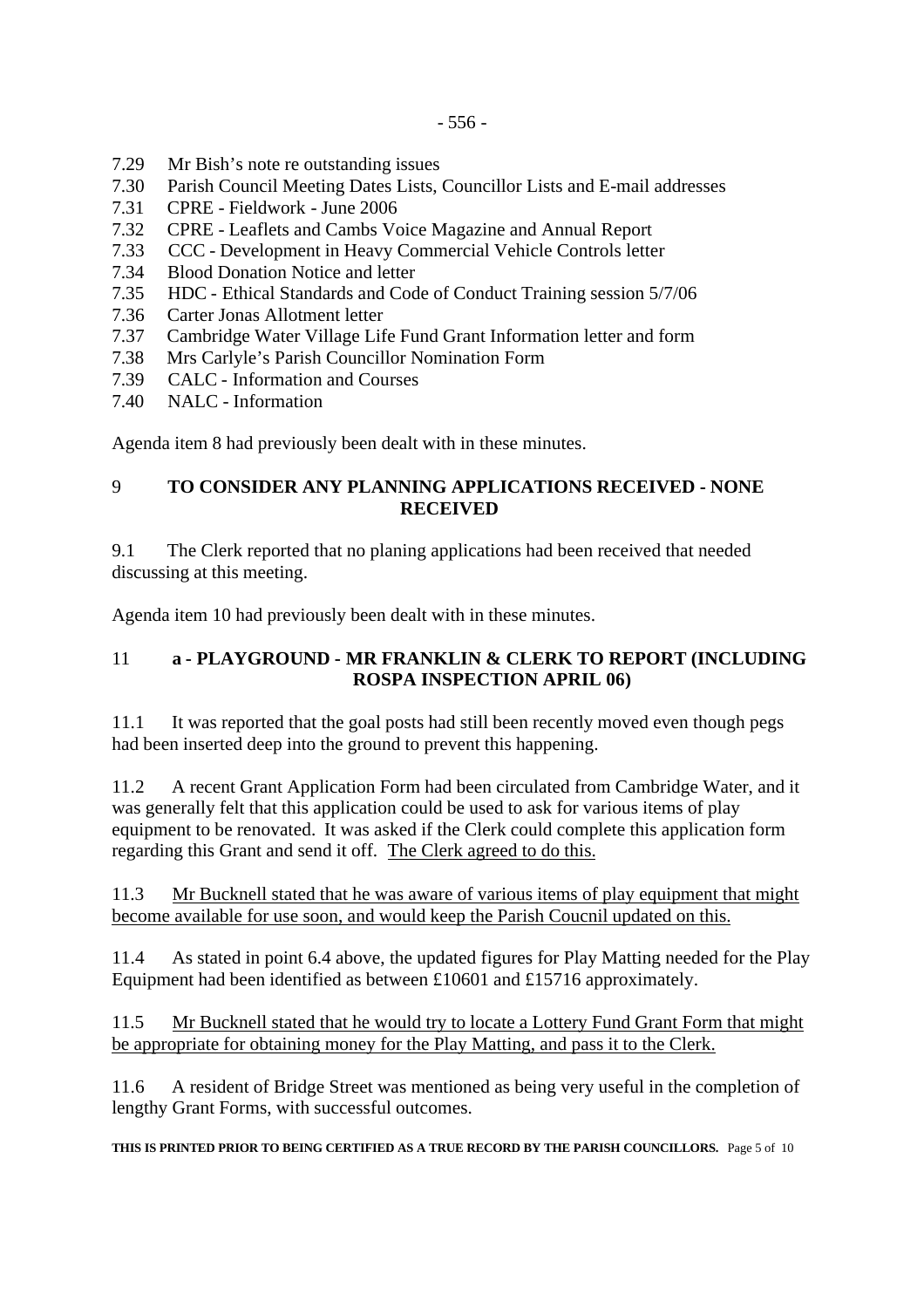11.7 It was asked if, on the next Parish Council's Agenda, when hopefully a full Parish Council would be available, that specific Councillor Roles be allocated as previously done i.e. Streetlights, Play Ground, Allotments and Footpaths etc. The Clerk agreed to do this.

#### 11 **b - STREETLIGHTS - CLERK TO REPORT (INCLUDING REPLACEMENT NEEDED OPPOSITE BRIDGE STREET?)**

11.8 Further to point 14.3 of the minutes dated the 27th April 2006, the Clerk reported that the Lighting Engineer from Cambridgeshire County Council had advised the Clerk that he was trying to obtain sufficient drawings for the streetlight column opposite Bridge Street to be replaced as it was being held together with PVC tape currently. The Clerk stated that he would keep the Parish Council advised of any future developments in this matter.

11.9 Further to point 5.1 of the Annual Parish Meetings Minutes dated the 30th May 2006, the Clerk stated that he had contacted Huntingdonshire Housing Partnership regarding the two trees that were reportedly blocking off the light from a streetlight outside Oakland's Avenue, Wistow. The ownership of the land that the trees were located on, was being questioned by Huntingdonshire Housing Partnership, and so this was currently being investigated by themselves. The Clerk stated that he would keep the Parish Council advised of any future development in this matter also.

## 11 **c - FOOTPATHS - ANY ISSUES TO REPORT**

11.10 Further to point 16.3 of the Annual General Meeting's minutes dated the 30th May 2006, the Clerk stated that it had been confirmed by Cambridgeshire County Council that a new footbridge was going to be erected, with handrails at the start of the footpath by the Wistow Bridge. Mr Farrar asked if this footbridge would be accessible for people in wheelchairs, and the Clerk agreed to try to find out this information and report back at the next meeting.

## 11 **d - VILLAGE HALL - ANY ISSUES TO REPORT**

11.11 Further to point 13.4 of the Annual General Meeting's minutes dated the 30th May 2006, Mr Smith stated that he had not been told of any Village Hall Committee Meetings dates yet. The Clerk agreed to contact the Village Hall Committee's Chairman again, to try to get him to contact Mr Smith, to give him this information.

## 11 **e - ALLOTMENTS - CLERK TO REPORT (INCLUDING UPDATE FOR CARTER JONAS)**

11.12 Mr Dransfield informed the new Parish Councillors of the situation thus far with the land known as the Wistow Allotments.

**THIS IS PRINTED PRIOR TO BEING CERTIFIED AS A TRUE RECORD BY THE PARISH COUNCILLORS.** Page 6 of 10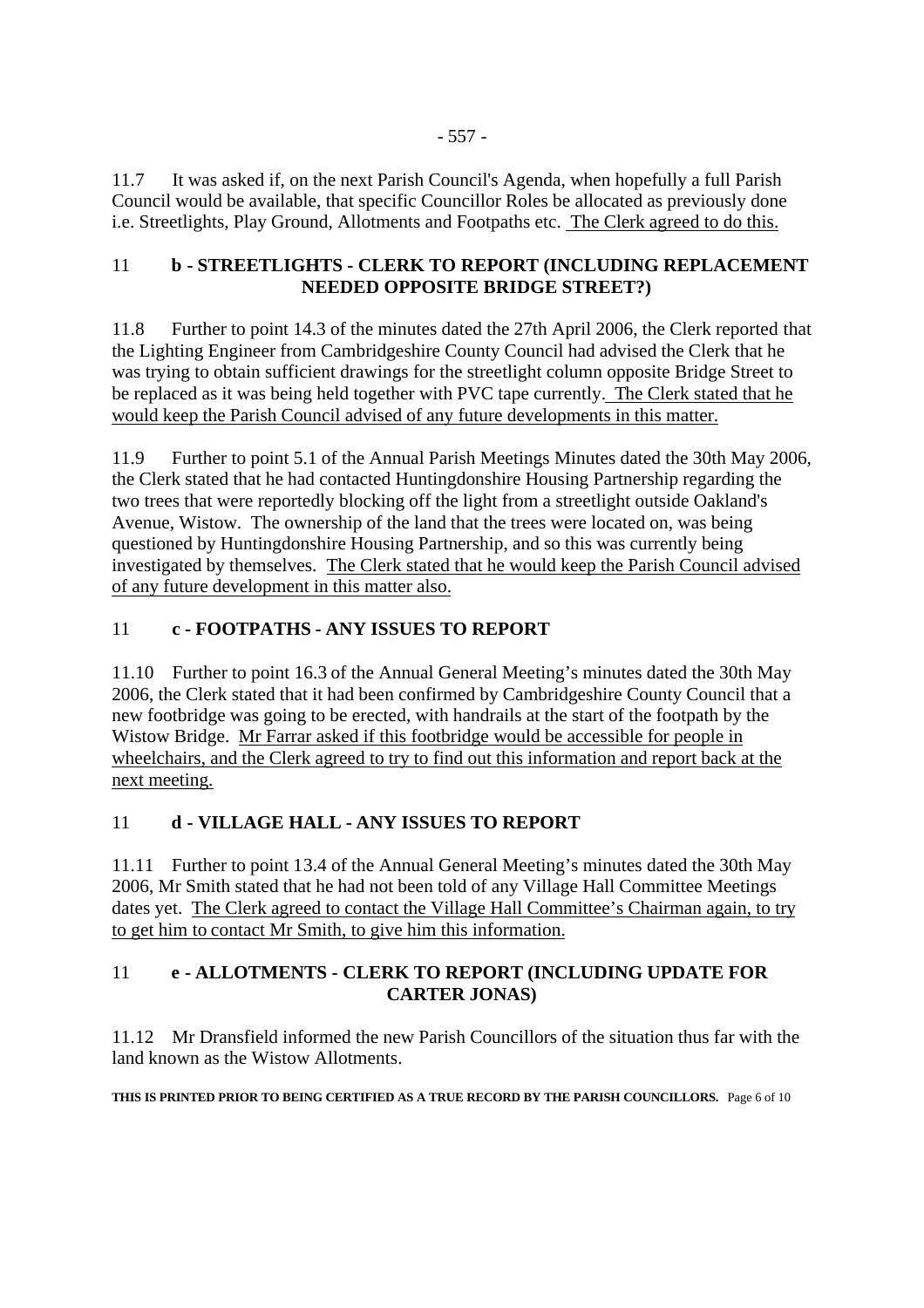11.13 Further to point 16.6 of the Annual General Meeting's minutes dated the 30th May 2006, it was stated that a letter and notice, together with Statutory Instrument No. 1473 had been received from Mr Baines of Carter Jonas, and this had already been passed around some of the Parish Councillors prior to this meeting. It was asked if the Clerk could arrange for this information to be passed around the remaining new Parish Councillors prior to the next meeting, when hopefully a new Allotment subcommittee could be formed. The Clerk agreed to do this, and to put on the next Agenda about the formation of the subcommittee.

## 11 **f - TRAFFIC & ROAD ISSUES - ANY ISSUES TO BE REPORTED?**

11.14 Further to point 9.3 of the Annual Parish Meeting's minutes dated the 30th May 2006, the Clerk reported that they had contacted Cambridgeshire County Council regarding white lines being put in the middle of the road by the Wistow Bridge. They had been advised that all highways signs and lines have to be in accordance with a document entitled the 'Traffic Signs Regulations and General Directions' stating that a white line can only be placed on roads more than 5.5 metres wide. The document is generally revised every 8-10 years, and it was last revised in 2002.

11.15 It was commented on that weeds were not being cut down around village signs, and that a grass area by the Wistow Toll, where schoolchildren wait for their school bus was very overgrown. Mr Bucknell stated that this issue had previously been raised with Cambridgeshire County Council, and that matters were in hand to get this sorted.

11.16 It was also commented on that grass on road bends was also getting very high, including the area by the brook going towards the Broughton Crossroad's and at the Wistow Toll/ Ramsey Road junction. It was asked if the Clerk could approach the Cambridgeshire County Council regarding this, and the Clerk agreed to do this.

## 11 **g - GRASS CUTTING - ANY ISSUES TO REPORT**

11.17 There were no issues stated with regard to grass cutting that needed raising at this meeting.

#### 11 **h - GRANTS - ANY ISSUES TO REPORT**

11.18 There was no issues stated with regard to grants that needed raising at this meeting.

## 11 **i- CHURCH WALL - CLERK TO REPORT**

11.19 Further to point 4.4 of the Annual Parish Meeting's minutes dated the 30th May 2006, it was stated that the Clerk had written to the Church Architect and the Church Wall Builders regarding the coping stone that was already felt to be flaking and lifting off of its base, but no reply had yet been received. The Clerk agreed to chase this matter up and advise the Parish Council of all future responses.

**THIS IS PRINTED PRIOR TO BEING CERTIFIED AS A TRUE RECORD BY THE PARISH COUNCILLORS.** Page 7 of 10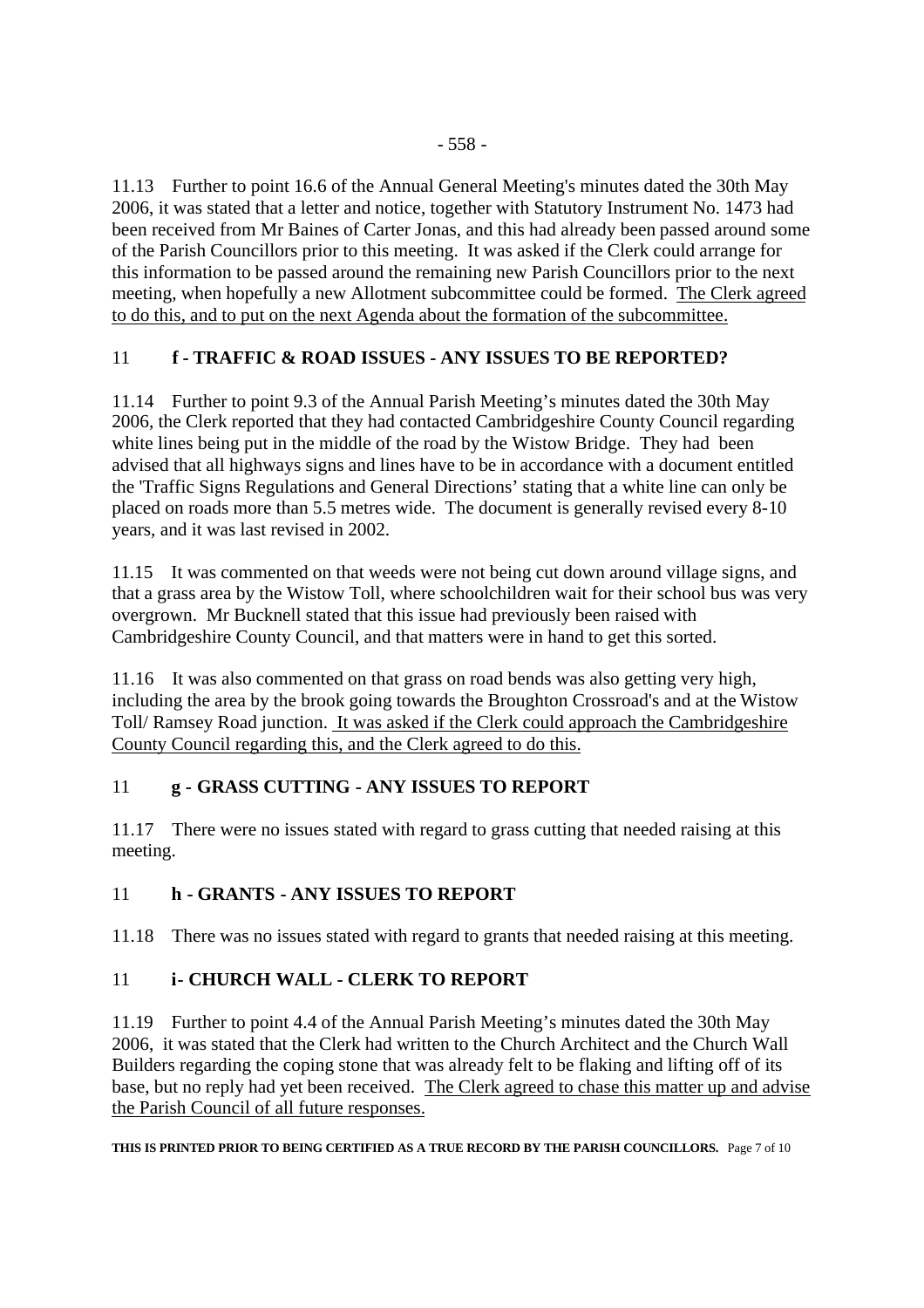## 12 **MATTERS ARISING FROM PREVIOUS MINUTES (DATES WHEN LAST APPEARED IN MINUTES)**

12.1 Dog Disturbances along Harris Lane, Wistow - 17.1 - 30/5/06 - once again it was stated that the house where the dogs resided was still being sold, but currently the dogs was still barking. Dog excrement was also stated as becoming a problem in Harris Lane, although whose dogs the offending excrement came from was unclear, but it was stated that in order to issue fines, at least two witnesses needed to witness the dog doing the offence.

12.2 Car Parking Area Maintenance by Huntingdonshire Housing Partnership behind garages in Oakland's Avenue, Wistow - 17.2 - 30/5/06 - the Clerk stated that no reply had still been obtained from Mr Struggles regarding historical data about this site, but that Mr Paul Chatterton of Huntingdonshire Housing Partnership had agreed to have an on-site meeting sometime, to identify what the residents were particularly after from the area concerned. The resident who originally raised the issue had been contacted to identify if they were willing to be party to this on-site meeting, but to date no reply had been received. Mr Franklin had also stated that he would be willing to attend this meeting, and it was asked if the Clerk could pursue this meeting once again with the resident concerned and inform both Mr Franklin and Mr Chatterton of the when the meeting could take place. The Clerk agreed to do this.

12.3 Parish Plan Biodiversity and Greenspaces consideration issue - 17.3 - 30/5/06 - as Mr Carlyle was no longer a member of the Parish Council, it was stated that this item should be ignored in future Agenda's. The Clerk agreed to do this.

# 13 **MONTHLY AUDIT - NOMINEE FOR NEXT MEETING?**

13.1 Mr Smith agreed to do the Monthly Audit at the next meeting.

# 14 **DATES OF NEXT MEETING - THURSDAY 27TH JULY 2006 AT 7.30PM**

14.1 There being no further business the meeting closed at 9.25pm.

**THIS IS PRINTED PRIOR TO BEING CERTIFIED AS A TRUE RECORD BY THE PARISH COUNCILLORS.** Page 8 of 10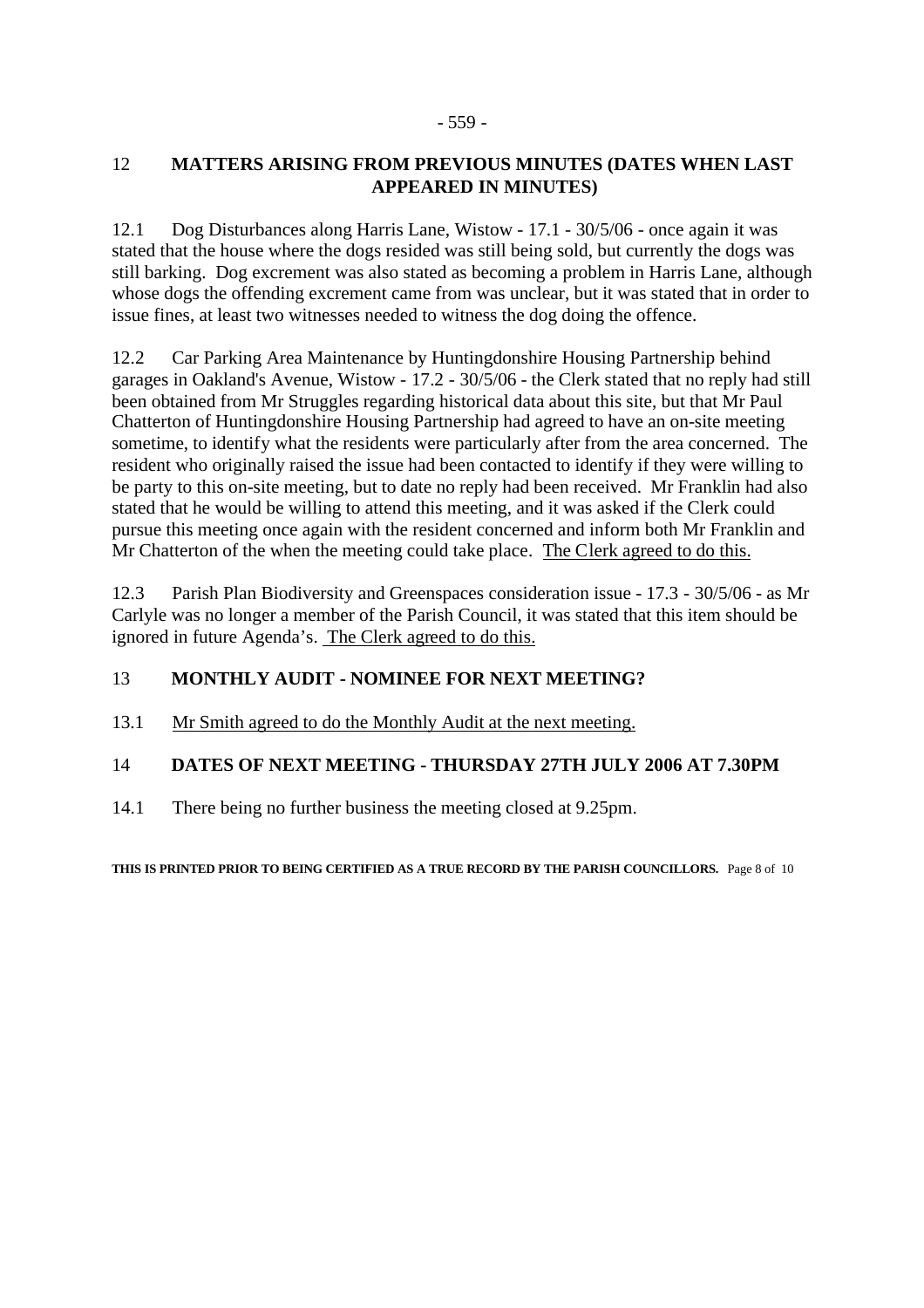# - 560 -

**PLANNING APPLICATIONS RECEIVED FROM FEBRUARY 2004**

Wistow Parish Council - WPC Huntingdonshire District Council - HDC Not Yet known - NYK

|                   |                                                                                                                |                                                                                                   | <b>Approved and Date</b>                                       |
|-------------------|----------------------------------------------------------------------------------------------------------------|---------------------------------------------------------------------------------------------------|----------------------------------------------------------------|
| <b>App.Number</b> | <b>Property Address</b>                                                                                        | <b>Purpose</b>                                                                                    | <b>WPC</b><br><b>HDC</b>                                       |
|                   | 03/03535/FUL St John the Baptist Church,                                                                       | <b>Renovation of Wall</b>                                                                         | Yes-<br>$Yes -$                                                |
|                   | Parsonage Street, Wistow                                                                                       |                                                                                                   | 25/2/04<br>25/3/04                                             |
|                   | 04/00942/FUL 20 Harris Lane, Wistow                                                                            | Extension                                                                                         | Yes-<br>$Yes -$                                                |
|                   |                                                                                                                |                                                                                                   | 5/5/04<br>30/4/04                                              |
|                   | 04/02606/FUL Westmorland, Mill Road                                                                            | <b>Erection of Conservatory</b>                                                                   | $Yes -$<br>$Yes -$<br>31/8/04 21/9/04                          |
|                   |                                                                                                                | 04/02536/LBC 2 Kingston House, St John's Replacing window with door                               | $Yes -$<br>$Yes -$                                             |
| 04/02946/FUL      | Place, Wistow                                                                                                  | and additional window                                                                             | 30/9/04 16/12/04                                               |
|                   | 04/03738/FUL Northern Cottage, Church Extension and Alterations<br>Street, Wistow<br>(plans amended $8/2/05$ ) |                                                                                                   | $Yes -$<br>$Yes -$<br>23/2/05<br>27/1/05<br>$Yes -$<br>$Yes -$ |
|                   | 04/03755/FUL Kingsland Farm, Ramsey<br>Road, Upwood                                                            | <b>Vehicular Access Construction</b>                                                              | 25/2/05 23/2/05<br>$Yes -$<br>Yes-<br>31/3/05<br>5/5/05        |
|                   | 05/01694/FUL 1 Wistow Fen Cottage,<br>Puddock Road, Warboys                                                    | Extension                                                                                         | $Yes -$<br>$Yes -$<br>5/7/05<br>30/6/05                        |
|                   | 05/02091/FUL 12 Harris Lane, Wistow                                                                            | Extension                                                                                         | Yes-<br>$Yes -$<br>26/7/05<br>3/8/05                           |
|                   | 05/02506/FUL Land at 6 Bridge Street,<br>Wistow                                                                | Erection of Dwelling                                                                              | $Yes -$<br>$Yes -$<br>25/8/05 23/9/05                          |
|                   | 05/02424/FUL 4 Oakland's Close, Wistow                                                                         | Extension                                                                                         | Yes-<br>$Yes -$<br>25/8/05 12/9/05                             |
|                   | (plans amended $25/1/06$ )                                                                                     |                                                                                                   | Yes - NYK<br>23/2/06                                           |
|                   | 05/02726/FUL Brookfields, Manor Street,<br>Wistow                                                              | <b>Erection of Conservatory</b>                                                                   | $Yes -$<br>$Yes -$<br>29/9/05 12/10/05                         |
|                   | 05/03102/FUL Westmorland, Mill Road,<br>Wistow                                                                 | Extension to rear of Garage                                                                       | $Yes - Yes -$<br>27/10/05 10/11/05                             |
|                   | 06/00360/OUT Poultry Houses, Shillow<br>Hill, Wistow                                                           | <b>Agricultural Dwelling</b><br>Erection                                                          | NYK<br>$Yes -$<br>23/2/06                                      |
|                   | 06/01058/FUL 20 Harris Lane, Wistow                                                                            | <b>Conservatory Erection</b>                                                                      | Yes - NYK<br>27/4/06                                           |
|                   |                                                                                                                | THIS IS PRINTED PRIOR TO BEING CERTIFIED AS A TRUE RECORD BY THE PARISH COUNCILLORS. Page 9 of 10 |                                                                |